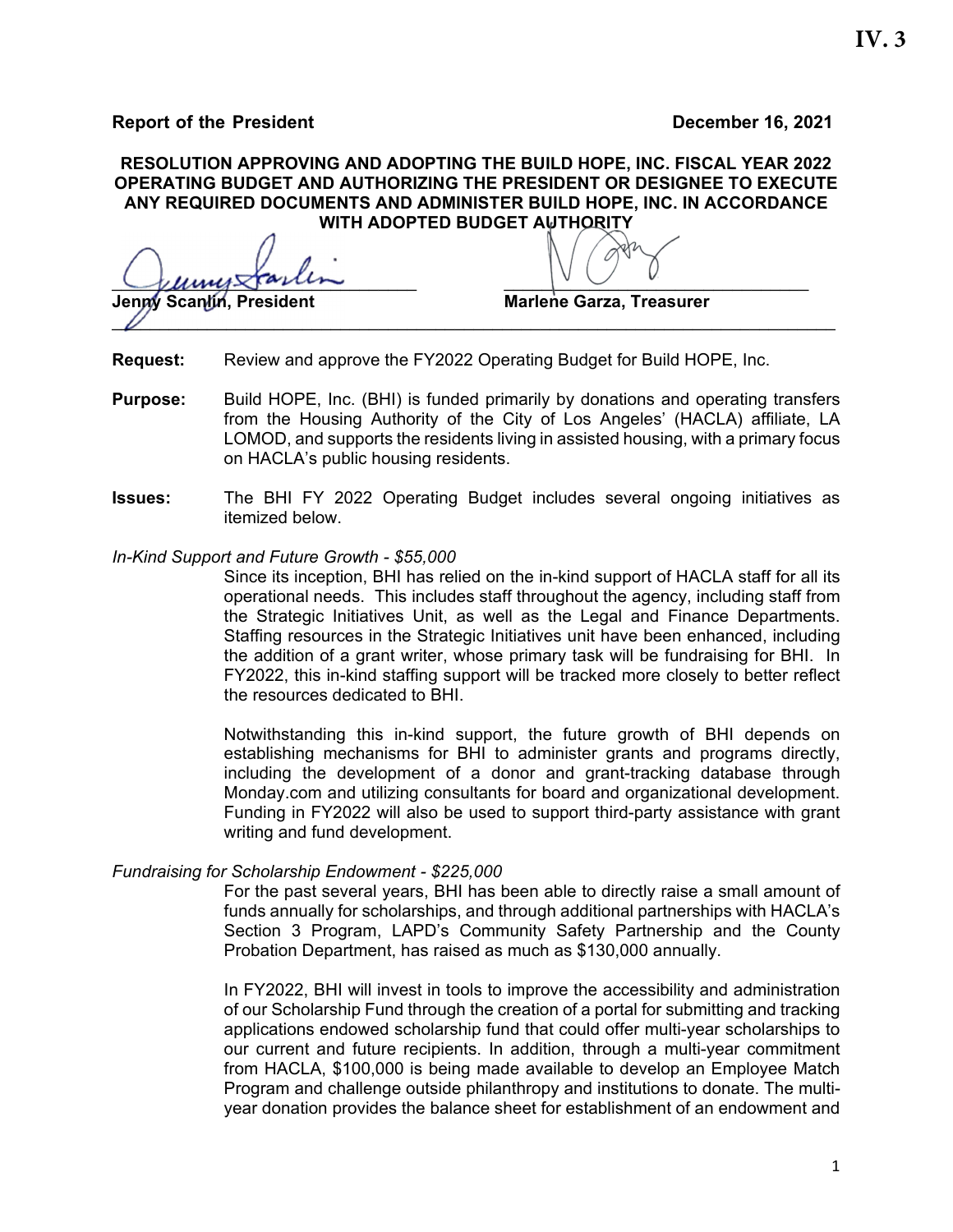staff will be working with banking and investment institutions to identify the best product.

### *Support Services for Residents - \$125,000*

FY2022's Budget assumes a more normalized year pushing past the pandemic response and focusing on fundraising for the expansion of services and provision of resources to HACLA's tenants and clients. However, the pandemic has highlighted areas in our system that require particular focus and BHI will be gearing its efforts to expand resources in the areas of health, education and employment.

BHI also acts as a vehicle for investment in our physical environment and expects to continue to pursue sources to build out healthy environments for our residents, including a focus on parks, green space and energy efficiency.

### *Broadband Connectivity for Public Housing Residents - \$61,140*

Another of BHI's areas of investment is our Broadband Connectivity Initiative, with significant resources tied to the continuation and improvement of internet connectivity at some of HACLA's largest sites (Jordan Downs and San Fernando Gardens).

BHI has continued to work with HACLA to secure additional partnerships to improve connectivity. This includes establishing an innovative partnership with Starry utilizing new technologies to provide even faster internet at extremely lowcost to residents. This new partnership has allowed BHI to incrementally sunset its current broadband programs at Mar Vista and the anticipation of sunsetting the program at Jordan Downs in FY2022 as residents adopt the new platform. The existing services at San Fernando will be ongoing since the internet service infrastructure was updated in 2017.

BHI will continue to be a vehicle for developing donations to eliminate the digital divide. In FY2022 this work will focus on raising funds for the build out of Computer Labs or Digital Libraries at HACLA properties and ensuring that residents have the devices and training they need successfully access critical online resources and information.

### *Rebranding - \$20,000*

BHI continues to work on its communication plan and the development of donation campaigns. In FY2022, funds will be used to develop three donation campaigns: (1) Scholarship Match; (2) AmazonSmile; (3) Giving the Gift of Hope. These campaigns are expected to help raise individual donations and brand awareness. Additionally, funds will be used to purchase branded materials and equipment which will be deployed at events and in the community to improve name recognition and association with positive activities in the communities we serve.

**Funding:** The primary funding sources for BHI will continue to include private donations for the Scholarship Program and Supportive Services as well as operating support from LA LOMOD.

### **Attachments:**

- 1. Resolution
- 2. Build HOPE, Inc. FY2022 Budget Summary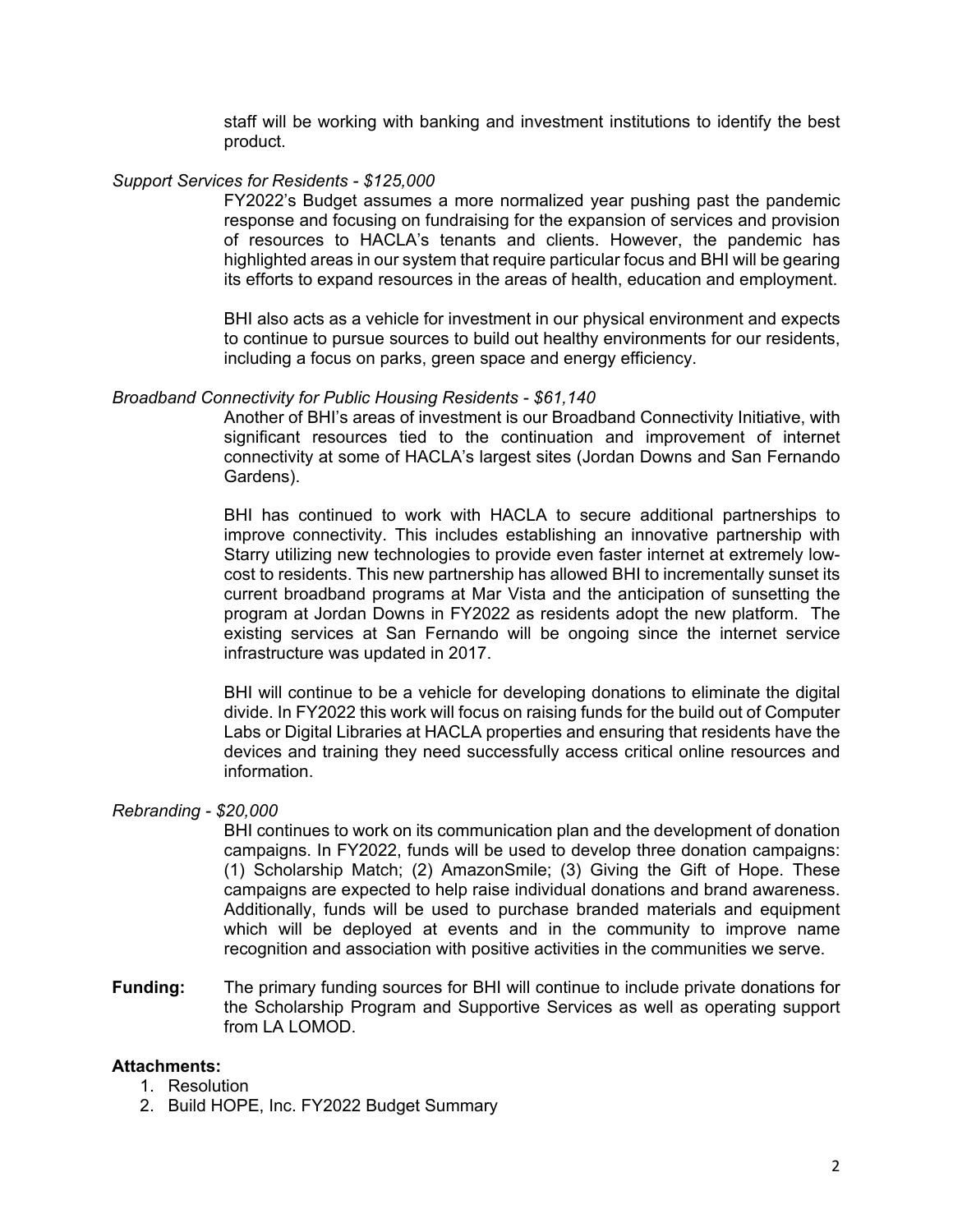# RESOLUTION NO.

### **RESOLUTION APPROVING AND ADOPTING THE BUILD HOPE, INC. FISCAL YEAR 2022 OPERATING BUDGET AND AUTHORIZING THE PRESIDENT OR DESIGNEE TO EXECUTE ANY REQUIRED DOCUMENTS AND ADMINISTER BUILD HOPE, INC. IN ACCORDANCE WITH ADOPTED BUDGET AUTHORITY**

**WHEREAS**, the Treasurer has prepared and the President has submitted the Fiscal Year 2022 Operating Budget to the Build HOPE, Inc. Board of Directors for consideration; and

**WHEREAS**, the Operating Budget is reasonable in that it indicates a source of funding for proposed expenditures, and it does not provide for expenditure in excess of funding; and

**WHEREAS**, all proposed charges and expenditures are consistent with the Build HOPE, Inc. bylaws and purpose; and

**WHEREAS**, the Board of Directors has reviewed the Fiscal Year 2022 Operating Budget and finds the recommendations acceptable.

**NOW, THEREFORE, IT BE RESOLVED** that the Build HOPE, Inc. Board of Directors 1) approves and adopts the Operating Budget for the fiscal year ending December 31, 2022; and 2) authorizes the President, or designee, to execute all required documents and administer Build HOPE, Inc. operations and related programs in accordance with the adopted budget.

**BE IT FURTHER RESOLVED** that this Resolution shall take effect immediately.

APPROVED AS TO FORM: BUILD HOPE, INC.

By: \_\_\_\_\_\_\_\_\_\_\_\_\_\_\_\_\_\_\_\_\_\_\_\_\_\_\_\_\_ \_\_\_\_\_\_\_\_\_\_\_\_\_\_\_\_\_\_\_\_\_\_\_\_\_\_\_\_\_\_

General Counsel Cielo Castro, Chairperson

Date Adopted: \_\_\_\_\_\_\_\_\_\_\_\_\_\_\_\_\_\_\_\_\_\_\_\_\_\_\_\_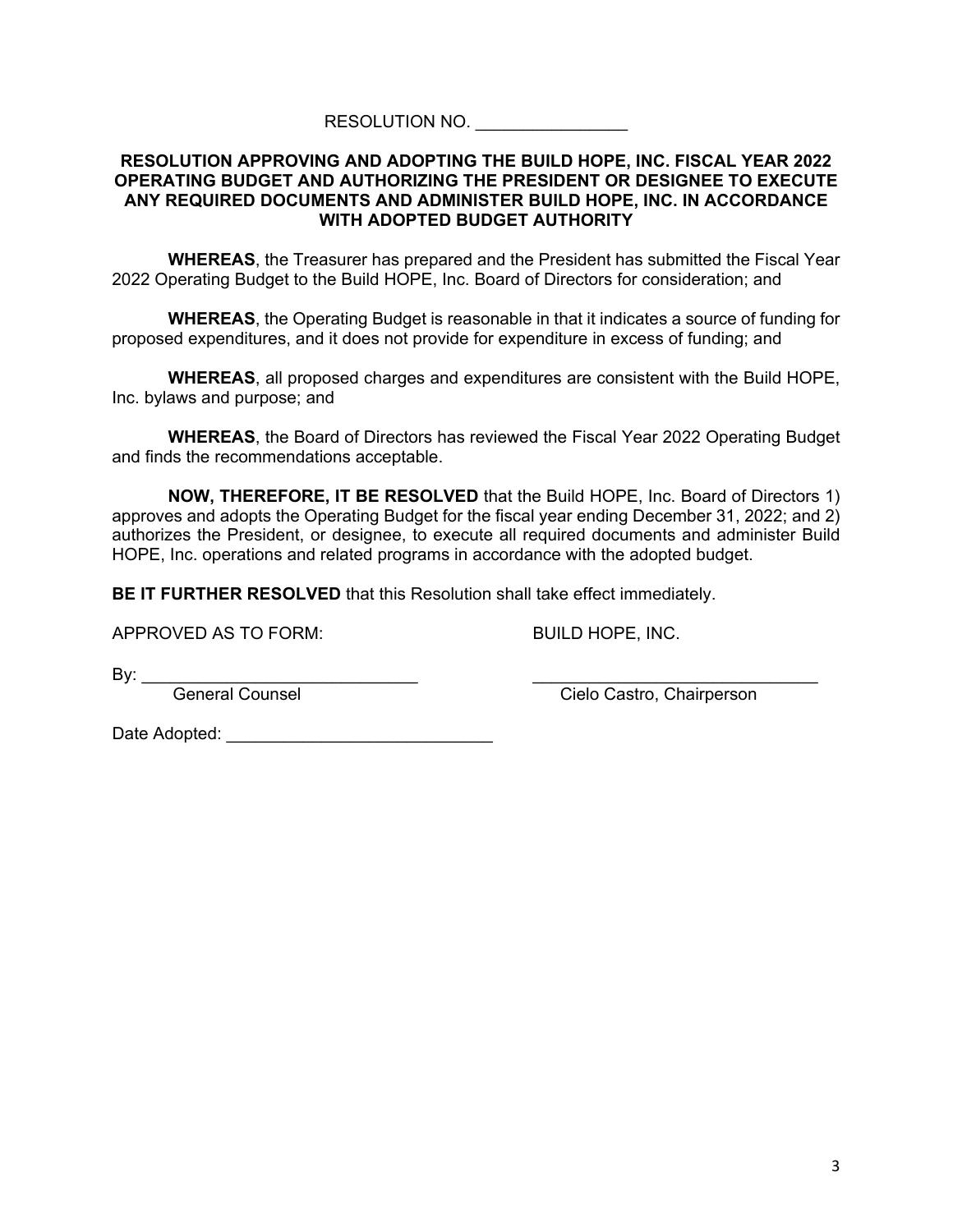# **Build Hope, Inc 2022 Budget Operations**

In HACLA's response to COVID-19, Build HOPE has been a critical resource and tool for receiving donations to mitigate the crippling effects of the pandemic on our resident families. In 2022, it is expected this work will continue, but at this time, estimates for donations are conservative. Aside from this ongoing initiative to expand resources and services, focus will continue on expanding the Scholarship program and on establishing the brand of BHI with individual donors and private philanthropy.

| <b>FUND</b>          | [06101,06 |                                     |           |               |                 |       |                         |               |                                                                                   |  |  |
|----------------------|-----------|-------------------------------------|-----------|---------------|-----------------|-------|-------------------------|---------------|-----------------------------------------------------------------------------------|--|--|
| <b>COST CTR</b>      | $\ast$    |                                     |           |               | 2021            |       | 2022                    |               |                                                                                   |  |  |
| <b>ACCOUNT</b>       |           | <b>OBJECT</b> Account Name          | 2020      | <b>Budget</b> | <b>YTD Oct.</b> | % YTD | Increase/<br>(Decrease) | <b>Budget</b> | <b>Notes</b>                                                                      |  |  |
| <b>REVENUE</b>       |           |                                     |           |               |                 |       |                         |               |                                                                                   |  |  |
| [71500,70400,70*     |           | Other Revenue                       | 495,871   | 175,000       | 219,440         | 125%  | 50,000                  | 225,000       |                                                                                   |  |  |
| 70800                |           | Other Income                        | 15,000    |               | 160,982         |       |                         |               |                                                                                   |  |  |
| 71500                | 369120    | <b>Donations - Scholarships</b>     | 10,000    | 50,000        |                 |       | 50,000                  | 100,000       |                                                                                   |  |  |
| 71500                | 369120    | <b>Donations - Support Services</b> | 470,576   | 125,000       | 58,457          |       |                         | 125,000       |                                                                                   |  |  |
|                      |           | <b>TOTAL REVENUE</b>                | 495,871   | 175,000       | 219,440         | 125%  | 50,000                  | 225,000       |                                                                                   |  |  |
| <b>EXPENSES</b>      |           |                                     |           |               |                 |       |                         |               |                                                                                   |  |  |
| 91200                | $\ast$    | <b>Auditing Fees</b>                | 11,432    | 11,432        | 10,000          | 87%   | 2,218                   | 13,650        | Audited Financials and Tax Prep                                                   |  |  |
| 91600                | $\ast$    | <b>Office Expenses</b>              | 1,971     | 7,000         | 3,514           | 50%   | 5,000                   | 12,000        |                                                                                   |  |  |
| 91600                | 426460    | <b>Meeting</b>                      |           | 5,000         | 1,790           | 36%   | 5,000                   | 10,000        | <b>Board Stewardship/Prospecting/Board Retreat</b><br>& Ad Hoc committee meetings |  |  |
| 91600                | 426320    | <b>Off Site Storage</b>             | 1,971     | 2,000         | 1,724           | 86%   |                         | 2,000         |                                                                                   |  |  |
| 91900                | $\ast$    | <b>Other Administrative</b>         | 12,500    | 76,710        | 36,929          | 48%   | 25,840                  | 102,550       |                                                                                   |  |  |
| 91900                | 426510    | <b>Bank Charges</b>                 | 343       | 1,210         | 287             | 24%   | (360)                   | 850           | Ongoing                                                                           |  |  |
| 91900                | 423050    | <b>Business Consulting</b>          |           | 30,000        |                 |       | 30,000                  | 60,000        | communications; donation campaigns; grant<br>writing                              |  |  |
| 91900                | 426570    | <b>Licenses and Fees</b>            | 214       | 200           | 75              | 38%   |                         | 200           | as needed                                                                         |  |  |
| 91900                | 423090    | <b>System Design/Programming</b>    | 11,943    | 45,000        | 36,567          | 81%   | (5,000)                 | 40,000        | <b>Itemized below</b>                                                             |  |  |
| 91900                | 423070    | <b>Translation</b>                  |           | 300           | $\sim$          | 0%    | 1,200                   | 1,500         |                                                                                   |  |  |
| [92200,92400]        | ∗         | <b>Tenant Services</b>              | 476,792   | 175,000       | 15,724          | 9%    | 150,000                 | 325,000       |                                                                                   |  |  |
| 92400                | 427170    | <b>Supportive Services</b>          | 456,342   | 125,000       | 10,224          | 8%    |                         | 125,000       | provide funding for services, purchase of<br>resources, etc.                      |  |  |
| 92400                | 427200    | <b>Youth Scholarship Awards</b>     | 20,000    | 50,000        | 5,500           | 11%   | 150,000                 | 200,000       |                                                                                   |  |  |
| 961*                 | $\ast$    | Insurance                           | 6,057     | 4,500         | 5,455           | 121%  | 100                     | 4,600         |                                                                                   |  |  |
| 96120                | 451010    | <b>General Liability Insurance</b>  | 5,543     | 4,500         | 5,455           | 121%  | 100                     | 4.600         | small premium increase                                                            |  |  |
|                      |           | <b>TOTAL EXPENSES</b>               | 508,751   | 274,642       | 71,622          | 26%   | 183,158                 | 457,800       |                                                                                   |  |  |
|                      |           | <b>Revenue over Expenses</b>        | (12, 880) | (99, 642)     | 147,818         |       |                         | (232, 800)    |                                                                                   |  |  |
| <b>NON-OPERATING</b> |           |                                     |           |               |                 |       |                         |               |                                                                                   |  |  |
| 5*                   | *         | <b>Transfers and Surplus</b>        | 138,232   | 99,642        | 55,898          |       | 133,158                 | 232,800       |                                                                                   |  |  |
| 51110                | 281000    | From/(To) Unrestricted Reserves     | 58,310    |               |                 |       |                         |               |                                                                                   |  |  |
| 50993                | 281000    | <b>Transfers In LA LOMOD</b>        | 84,922    | 99.642        | 55,898          |       | 133,158                 |               | 232,800 \$100k for Scholarship Match                                              |  |  |
|                      |           | <b>TOTAL REVENUE</b>                | 138,232   | 99,642        | 55,898          |       | 133,158                 | 232,800       |                                                                                   |  |  |
|                      |           | <b>Net Revenue over Expenses</b>    | 125,351   | J,            |                 |       |                         | ı             |                                                                                   |  |  |